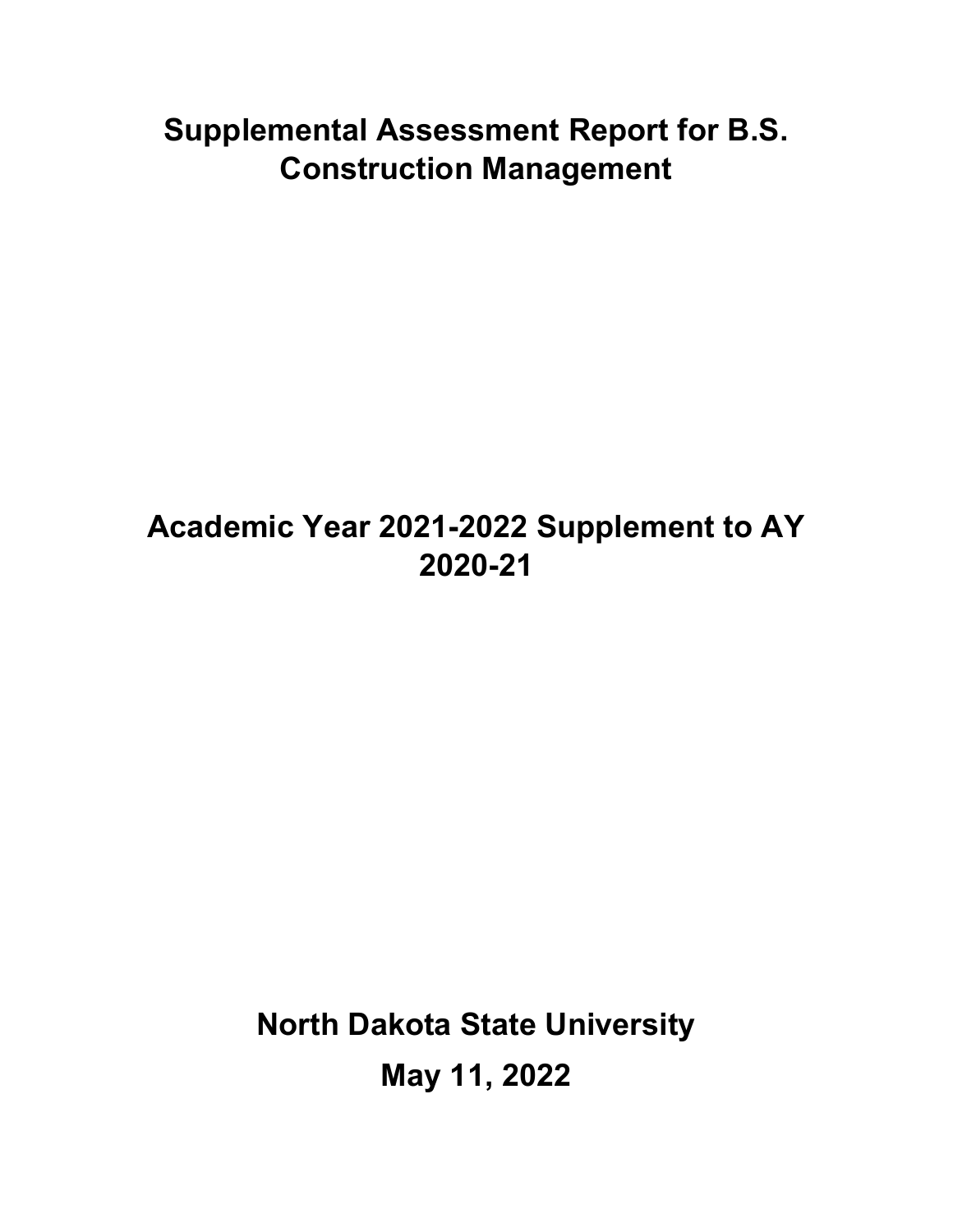#### **North Dakota State University Construction Management Public Information Dissemination - Assessment As Required by ACCE Standard Section VIII**

### **I. Program Assessment Measures**

An additional SLO Assessment Form/Instrument (Direct) and Pre-/Post-Assessment Survey (Indirect) were developed and used during fall 2021 and spring 2022 based on the ACCE site visit team report (Table 3.1). These instruments do not replace the existing assessment instruments, but were put in place to obtain additional information to address the ACCE site visit team's report.

SLO Assessment (Direct): The SLOs were assessed again during the 2021-2022 AY to provide updated data for the response to the ACCE site visit team report. The program decided to assess each SLO in one course (see Table 3.1). The deliverable for this assessment was the completed assessment form (cover sheet), student work examples of the assessed work, the question(s)/assessment rubric, and the assessment results/attainment summary. The goal (minimum acceptable level) for the direct assessment was 80% of those assessed achieved the specific SLO. The threshold for attainment of an SLO was 70% on the assessment instrument. Instructors had the flexibility to determine the number of assessment instruments used within a course to assess the SLO (ranged from  $1 - 3$ ). Missing/absent assessment scores (score = 0) were included in the analyses.

Pre-/Post-Survey (Indirect measure): The pre-/post-survey was developed and used for the first time in spring 2022 in response to the ACCE site visit team report. The survey was completed by students in CME 488 (Capstone course). The survey asked the student to consider his/her level of ability when they entered the CM program (pre-) and at the time of graduation (post-) for each student learning outcome. The 5 point Likert scale was: (pertaining to ability) 1: none, 2: little, 3: moderate, 4: functional, 5: proficient. A 4 or above on the Likert Scale (1-5) was considered attainment of the SLO. The goal (minimum acceptable level) for the indirect assessment was 80% of the students achieved each SLO.

| Table 3.1 Assessment Measures for each SLO |                                                                                       |                   |                                                                    |             |                   |                                                             |  |  |  |
|--------------------------------------------|---------------------------------------------------------------------------------------|-------------------|--------------------------------------------------------------------|-------------|-------------------|-------------------------------------------------------------|--|--|--|
| <b>SLO</b><br>#                            | <b>Student Learning</b><br><b>Outcome</b>                                             | <b>Course</b>     | <b>Assessment</b><br><b>Method</b>                                 | <b>Type</b> | <b>Instructor</b> | Goal: 80% of<br>assessed<br>attained SLO /<br>N=sample size |  |  |  |
|                                            |                                                                                       |                   |                                                                    |             |                   |                                                             |  |  |  |
|                                            | Create written<br>communications<br>appropriate to the<br>construction<br>discipline. | <b>CME</b><br>453 | Assignment $5-$<br>search literature<br>and prepare<br>document on | DA          | Asa               | Yes (82%)<br>$N = 50$                                       |  |  |  |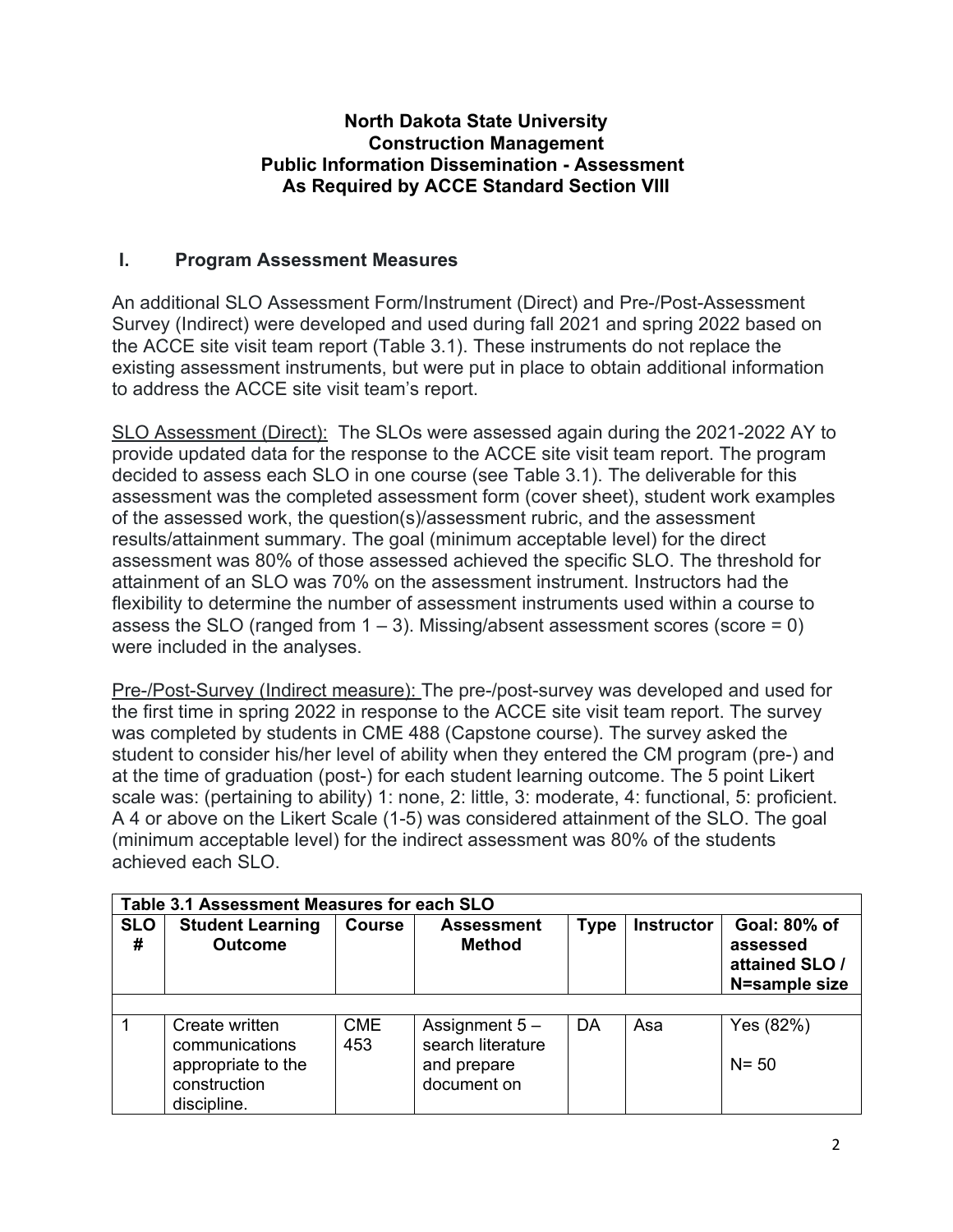|                |                                                                                                         |                   | construction<br>forms                                                                                                                                                                                            |           |             |                          |
|----------------|---------------------------------------------------------------------------------------------------------|-------------------|------------------------------------------------------------------------------------------------------------------------------------------------------------------------------------------------------------------|-----------|-------------|--------------------------|
| $\overline{2}$ | Create oral<br>presentations<br>appropriate to the<br>construction<br>discipline.                       | <b>CME</b><br>421 | Project<br>presentations -<br>group<br>presentations on<br><b>MEP</b> systems<br>(students assess<br>individually)                                                                                               | <b>DA</b> | Yu          | Yes (100%)<br>$N = 45$   |
| 3              | Create a<br>construction project<br>safety plan.                                                        | <b>CME</b><br>405 | Assignment $5-$<br>create a safety<br>plan and quality<br>plan for a project                                                                                                                                     | <b>DA</b> | Smith       | No (70.2%)<br>$N = 57$   |
| $\overline{4}$ | Create construction<br>project cost<br>estimates.                                                       | <b>CME</b><br>380 | Assignment $6 -$<br>identification of<br>painting and<br>plumbing<br>estimation<br>concepts<br>Exam $3 - cost$<br>estimates                                                                                      | <b>DA</b> | Banawi      | Yes (97.2%)<br>$N = 106$ |
| 5              | Create construction<br>project schedules.                                                               | <b>CME</b><br>403 | Assignment 1 -<br>assemble a full<br>critical path<br>method (CPM)<br>schedule for<br>house<br>construction<br>project                                                                                           | <b>DA</b> | <b>Siek</b> | Yes (98.3%)<br>$N = 59$  |
| 6              | Analyze<br>professional<br>decisions based on<br>ethical principles.                                    | <b>CME</b><br>305 | Assignment $5-$<br>analyze case<br>studies and make<br>decisions based<br>on ethics                                                                                                                              | <b>DA</b> | Jang        | Yes (88.5%)<br>$N = 52$  |
| $\overline{7}$ | Analyze<br>construction<br>documents for<br>planning and<br>management of<br>construction<br>processes. | <b>CME</b><br>200 | Assignment 5-<br>navigate<br>independently<br>through Porject<br>Drawings and<br>Specification of<br>As-built project<br>Exam $3 -$ assess<br>construction<br>management<br>process and<br>analyzing<br>document | DA        | Banawi      | Yes (82.9%)<br>$N = 70$  |
| 8              | Analyze methods,<br>materials, and                                                                      | <b>CME</b><br>301 | Assignment $4 -$<br>four problems                                                                                                                                                                                | <b>DA</b> | Asa         | Yes (97.4%)              |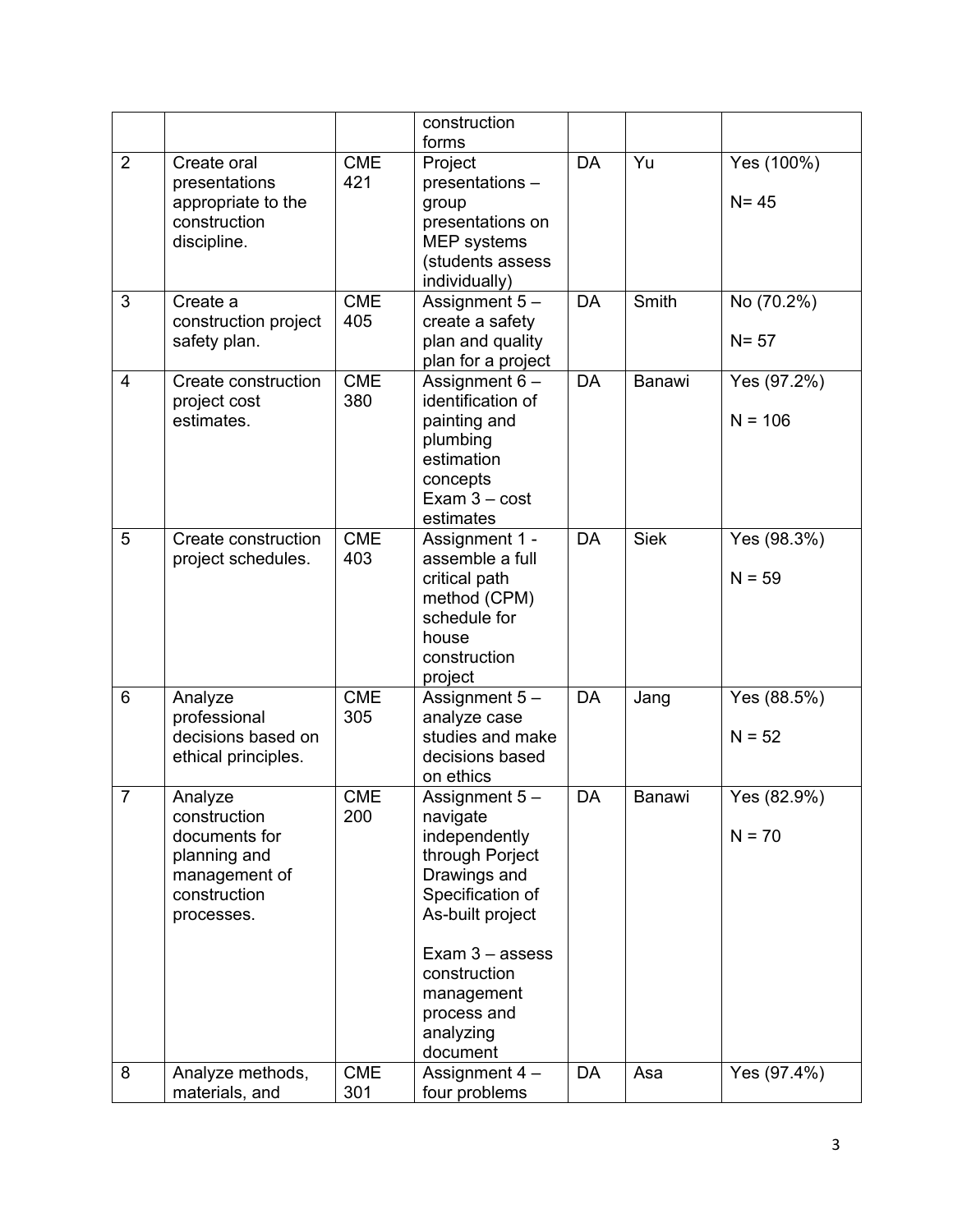|    | equipment used to<br>construct projects.                                                                                                                                              |                   | pertaining to<br>analyzing<br>equipment and<br>scraping methods                                                                                             |           |               | $N = 39$                |
|----|---------------------------------------------------------------------------------------------------------------------------------------------------------------------------------------|-------------------|-------------------------------------------------------------------------------------------------------------------------------------------------------------|-----------|---------------|-------------------------|
| 9  | Apply construction<br>management skills<br>as a member of a<br>multi-disciplinary<br>team.                                                                                            | <b>CME</b><br>488 | Final Project-<br><b>RFP</b> document                                                                                                                       | <b>DA</b> | Banawi        | Yes (100%)<br>$N = 41$  |
| 10 | Apply electronic-<br>based technology to<br>manage the<br>construction<br>process.                                                                                                    | <b>CME</b><br>212 | Midterm $-$<br>drawing<br>components                                                                                                                        | <b>DA</b> | <b>Mrazek</b> | Yes (100%)<br>$N = 13$  |
| 11 | Apply basic<br>surveying<br>techniques for<br>construction layout<br>and control.                                                                                                     | <b>CME</b><br>204 | Final exam -<br>accurate layout of<br>building corners<br>and offsets<br>utilizing<br>calculations of<br>angles, distances<br>and Northings<br>and Eastings | <b>DA</b> | Fuder         | No (65.8%)<br>$N = 38$  |
| 12 | Understand<br>different methods of<br>project delivery and<br>the roles and<br>responsibilities of all<br>constituencies<br>involved in the<br>design and<br>construction<br>process. | <b>CME</b><br>305 | Final Exam (Q23)<br>- comparison<br>between BD and<br><b>IPB</b> delivery<br>methods                                                                        | <b>DA</b> | Jang          | Yes (80.8%)<br>$N = 52$ |
| 13 | Understand<br>construction risk<br>management.                                                                                                                                        | <b>CME</b><br>403 | Final project -<br>create a full risk<br>log of project<br>documents and<br>requirements                                                                    | DA        | <b>Siek</b>   | Yes (93.2%)<br>$N = 59$ |
| 14 | Understand<br>construction<br>accounting and cost<br>control.                                                                                                                         | <b>CME</b><br>240 | Assignment 3-<br>calculation of<br>BCWS, BCWP,<br>total cost at<br>project<br>completion, and<br>project revenue                                            | <b>DA</b> | Asa           | Yes (87.8%)<br>$N = 49$ |
| 15 | Understand<br>construction quality<br>assurance and<br>control.                                                                                                                       | <b>CME</b><br>405 | Final exam (Q1,<br>$Q21, Q24$ ) –<br>narrative answer<br>on differences<br>between quality                                                                  | <b>DA</b> | Smith         | No (78.9%)<br>$N = 57$  |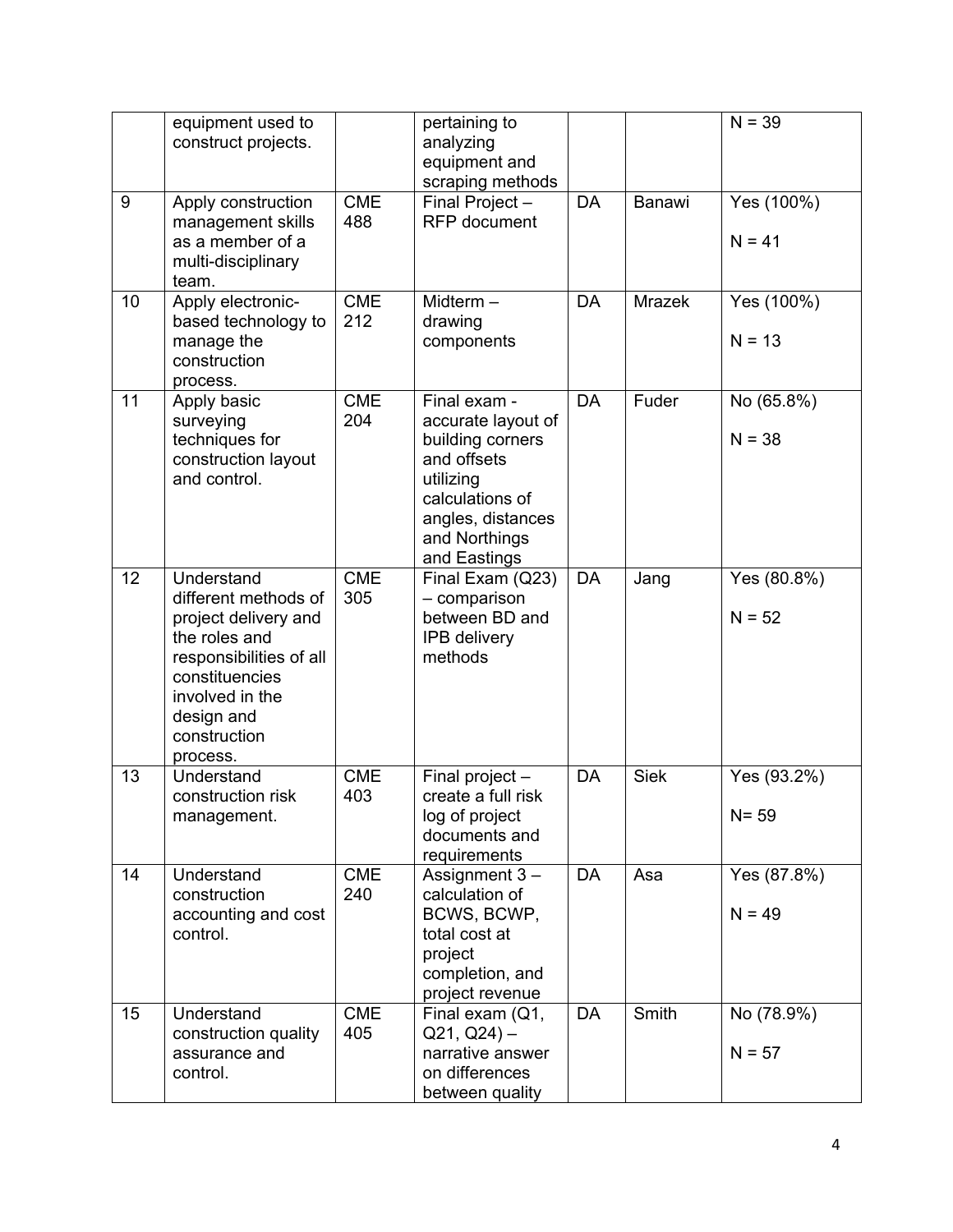|          |                                                                                                                            |                   | assurance and<br>quality control                                                                                                    |           |        |                                         |
|----------|----------------------------------------------------------------------------------------------------------------------------|-------------------|-------------------------------------------------------------------------------------------------------------------------------------|-----------|--------|-----------------------------------------|
| 16       | Understand<br>construction project<br>control processes.                                                                   | <b>CME</b><br>305 | Assignment 4 -<br>analyzing and<br>understanding the<br>project's status in<br>terms of cost and<br>time                            | <b>DA</b> | Jang   | Yes (92.3%)<br>$N = 52$                 |
| 17       | Understand the<br>legal implications of<br>contract, common,<br>and regulatory law<br>to manage a<br>construction project. | <b>CME</b><br>315 | Quizzes 8, 9, 10 -<br>legal implications<br>of contracts and<br>specifications for<br>the management<br>of construction<br>projects | <b>DA</b> | Le     | No (77.4%)<br>$N = 159$                 |
| 18       | Understand the<br>basic principles of<br>sustainable<br>construction.                                                      | <b>CME</b><br>431 | Final Exam -<br>sections B and C                                                                                                    | <b>DA</b> | Yu     | Yes (97.8%)<br>$N = 45$                 |
| 19       | Understand the<br>basic principles of<br>structural behavior.                                                              | <b>CME</b><br>250 | Assignment 10 -<br>Exam $3 -$<br>comprehensive<br>final                                                                             | <b>DA</b> | Gao    | Yes (87.7%)<br>$N = 106$                |
| 20       | Understand the<br>basic principles of<br>mechanical,<br>electrical and piping<br>systems.                                  | <b>CME</b><br>421 | Assignment 1-<br>assessment of<br>mechanical<br>systems<br>Final Exam -<br>assessment of<br>electrical and<br>plumbing systems      | <b>DA</b> | Yu     | Yes (82.2%)<br>$N = 90$                 |
| $1 - 20$ |                                                                                                                            | <b>CME</b><br>488 | Pre-/Post-<br>Program Survey                                                                                                        | IA        | Banawi | Varies (see<br>graphs in<br>Section IV) |

#### **II. Information Obtained from Assessment Measures**

Direct Measurement: The program's goal is 80% of those assessed attain each SLO (direct measurement). This supplemental assessment indicates the program is above (16 SLOs), close/near (2 SLOs), or below (2 SLOs) to the 80% goal. The areas that need additional attention, program discussion, and adjustments are:

- 1) SLO 3 Create a construction project safety plan.
- 2) SLO 11 Apply basic surveying techniques for construction layout and control.
- 3) SLO 15 Understand construction quality assurance and control.
- 4) SLO 17 Understand the legal implications of contract, common, and regulatory law to manage a construction project.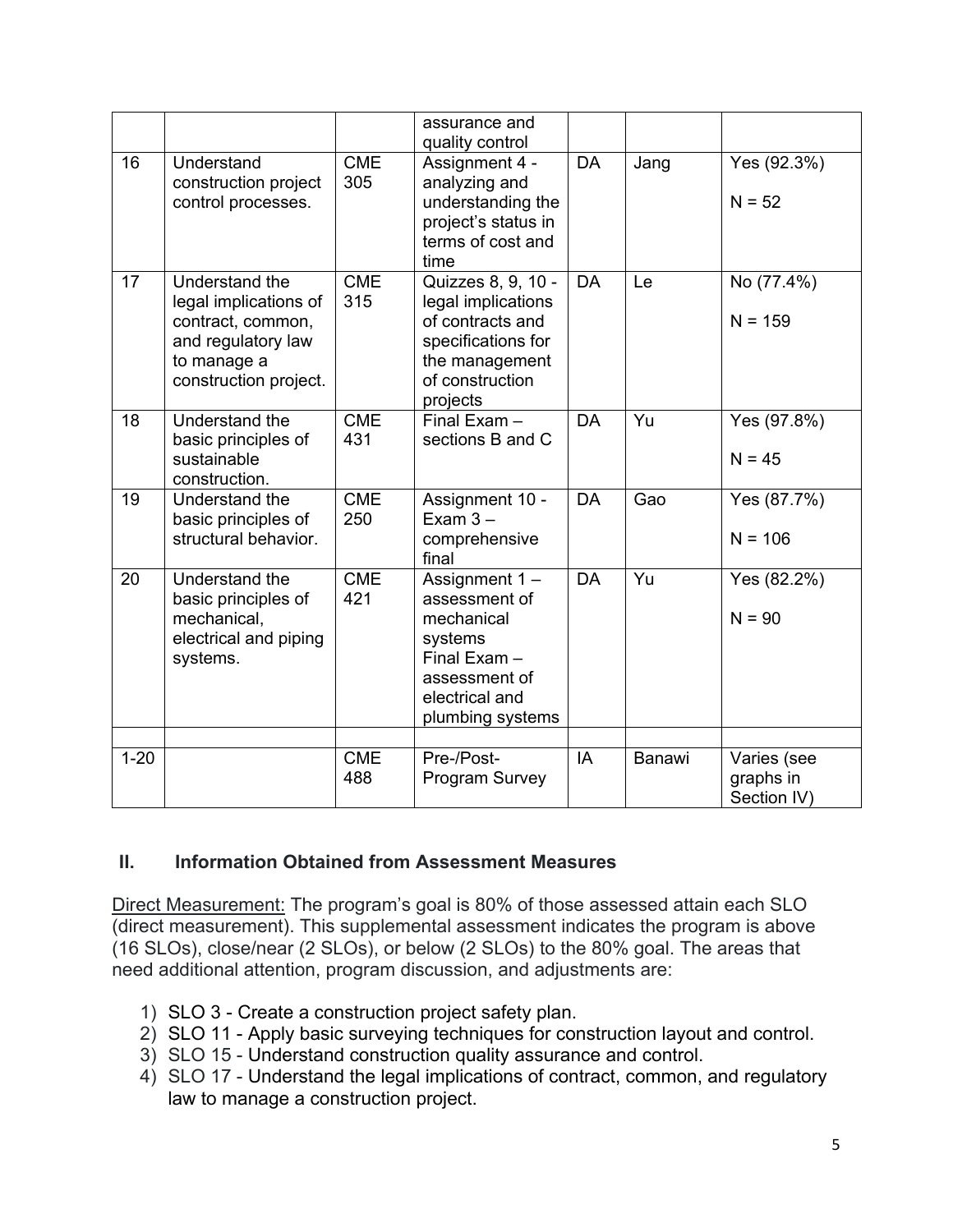

A discussion of actions taken (or to be taken) is included in Section III.

Indirect Measurement: The program's goal is 80% of those assessed attain each SLO (indirect measurement). While the direct assessment measurements indicated the need for attention in four SLO areas, the indirect measurement results indicate review and action may be needed in seven SLO areas:

- 1) SLO 4 Create construction project cost estimates.
- 2) SLO 10 Apply electronic-based technology to manage the construction process.
- 3) SLO 11 Apply basic surveying techniques for construction layout and control.
- 4) SLO 14 Understand construction accounting and cost control.
- 5) SLO 17 Understand the legal implications of contract, common, and regulatory law to manage a construction project.
- 6) SLO 18 Understand the basic principles of sustainable construction.
- 7) SLO 20 Understand the basic principles of mechanical, electrical and piping systems.

The two overlapping SLOs (where the 80% goal was not met) between the direct and indirect measurements are SLOs 11 and 17.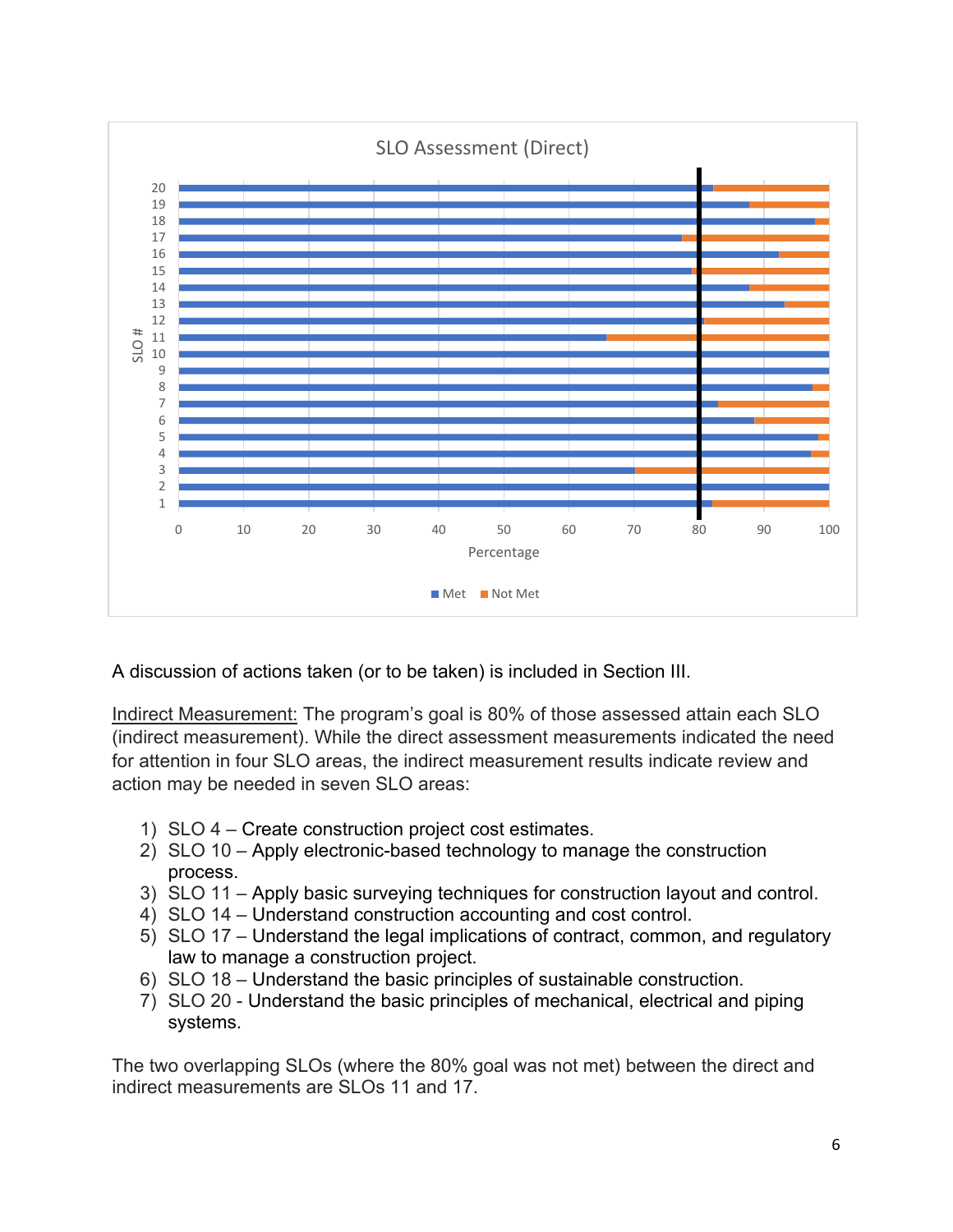

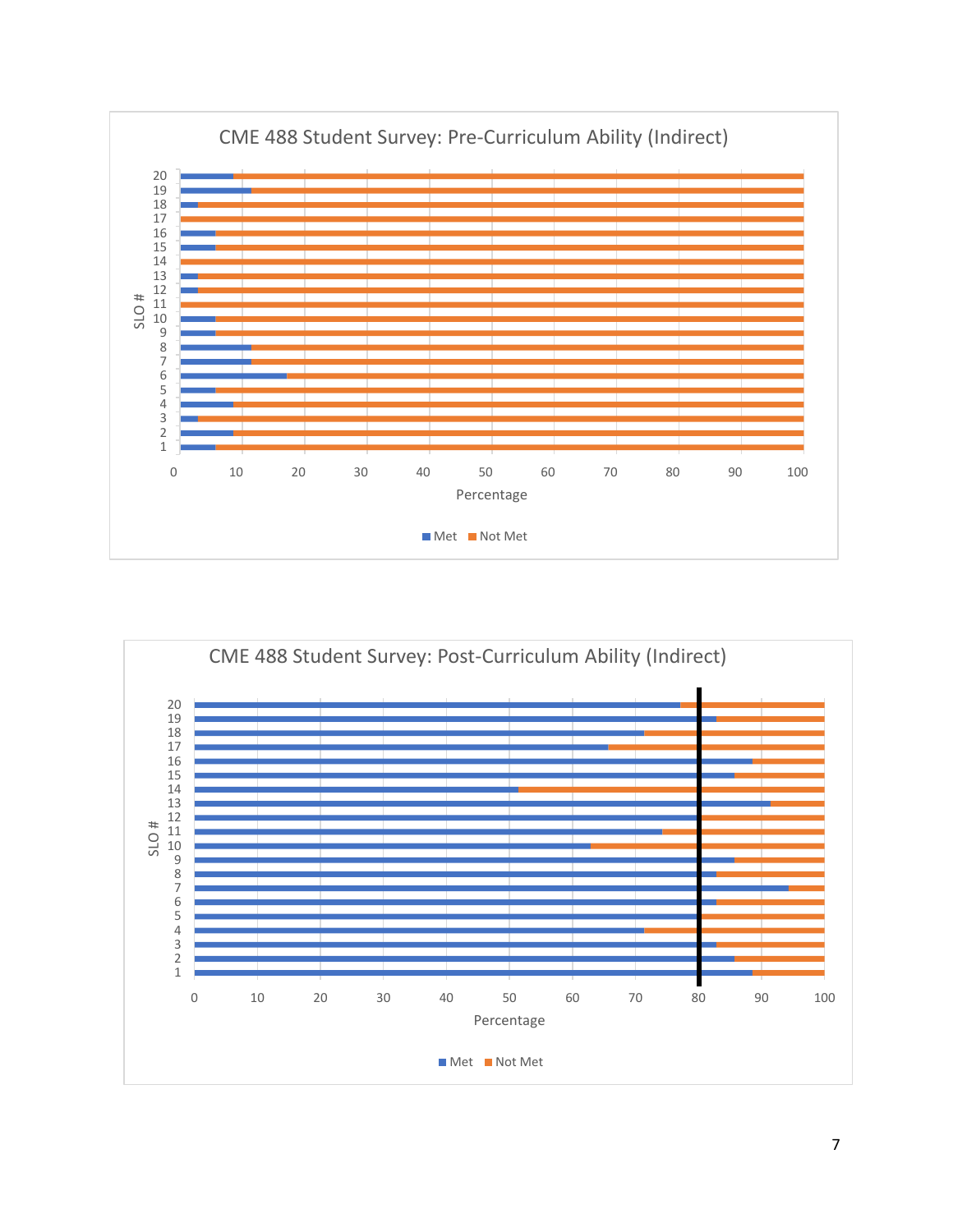## **III. Actions Taken Based on Assessment**

Direct Assessment - Individual instructors have reflected and provided course actions that are to be implemented within the specific courses used to assess the SLOs. In particular:

1) SLO 3 – At the course level: The instructions to the assignment will be revisited. Nearly 80% of the students did not include project specific safety information for the core areas that the safety plan should have covered. The analysis of supporting areas (ladders, aerial lifts, etc.) were also not well done suggesting some inexperience within the class of understanding all of the details needed to construct the project. The corrective action plan will include the development of an example of safety content for other areas in the project such as painting or insulation to demonstrate the sections that could be added.

At the program level – the Program will reconsider the prerequisites to this course to include at least CME 380 where students receive exposure to reading construction plans.

2) SLO 11 – At the course level: This assessment shows a definite need to emphasize the need for accurate and precise measurements, accurate calculations and checking progress of calculations to ensure that errors and blunders are not perpetuated through to the end of the problem. More emphasis will be placed on understanding the need for accuracy and precision in both calulations and field labs during the semester *Example -* Create an RFI assignment that requires using an electronic tool such as XXXX to analyze drawings and specifications. Assess use of the tool to communicate a relevant question.

At the program level – the Program will reassess how this course is taught as well review where in the curriculum these surveying skills are reinforced and practiced.

3) SLO 15 – 78.9% of the students achieved SLO 15; just short of the 80% goal.

At the course level - A revisit into the lecture covering quality assurance and quality control will be conducted to ensure that proper discussion and information on the differences is covered appropriately. A similar type of question on the characteristics of each will be included in the Checkpoint assessments. Currently students only see this question on the final exam.

At the program level – the Program will revisit SLO 15 after initial course adjustments.

4) SLO 17 – With the current assessment, SLO 17 fell just short of the 80% (77.4%) goal. An analysis of the direct assessment measures indicates the issue may be